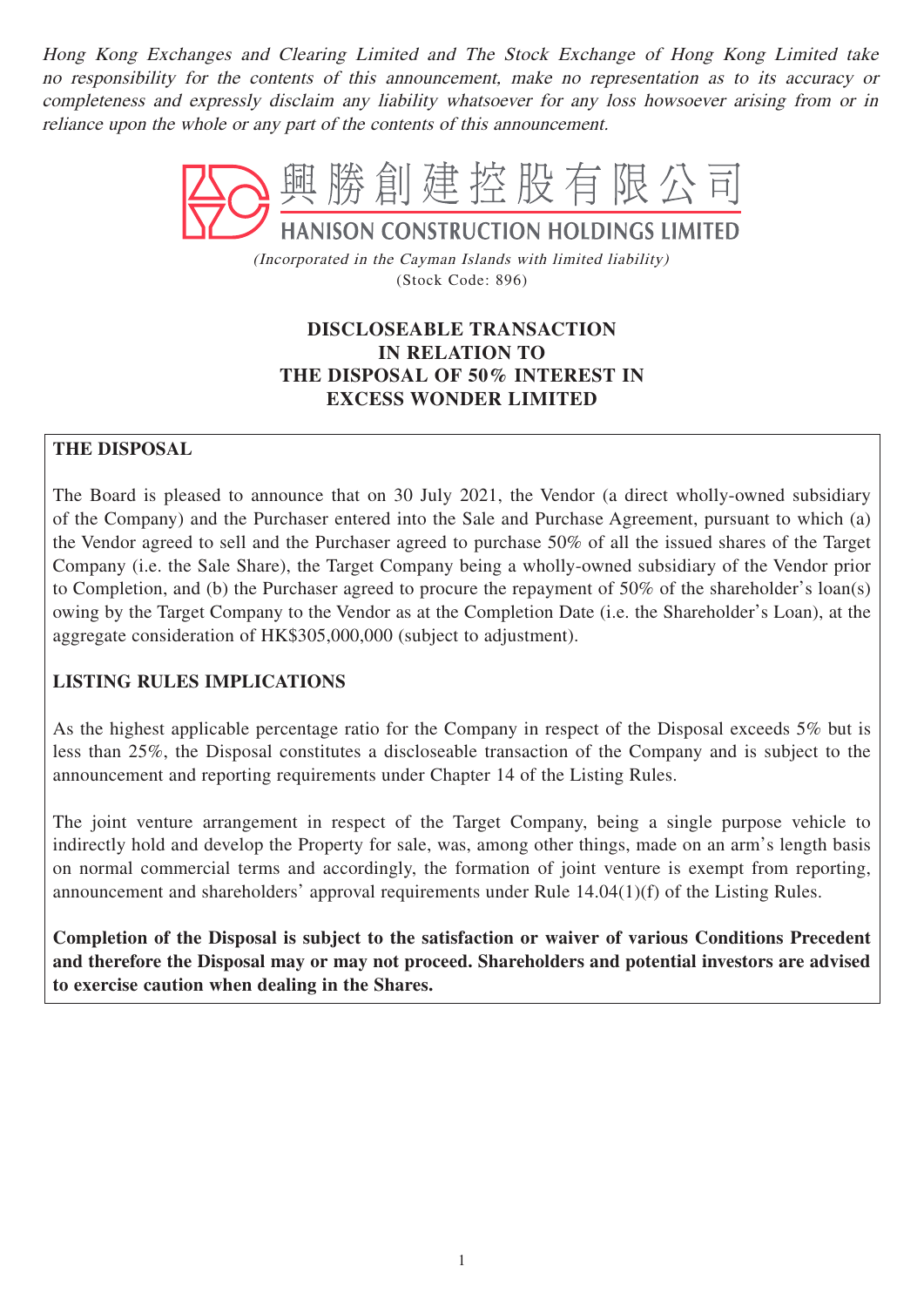# **THE DISPOSAL**

The Board is pleased to announce that on 30 July 2021, the Vendor (a direct wholly-owned subsidiary of the Company) and the Purchaser entered into the Sale and Purchase Agreement, pursuant to which (a) the Vendor agreed to sell and the Purchaser agreed to purchase 50% of all the issued shares of the Target Company (i.e. the Sale Share), the Target Company being a wholly-owned subsidiary of the Vendor prior to Completion, and (b) the Purchaser agreed to procure the repayment of 50% of the shareholder's loan(s) owing by the Target Company to the Vendor as at the Completion Date (i.e. the Shareholder's Loan), at the aggregate consideration of HK\$305,000,000 (subject to adjustment).

# **The Sale and Purchase Agreement**

# **Date**

30 July 2021

# **Parties**

- (i) the Vendor, a direct wholly-owned subsidiary of the Company, as the vendor
- (ii) the Purchaser, an indirect wholly-owned subsidiary of AEW Value Investors Asia IV, LP. (a closed-end private equity fund established in Luxembourg), as the purchaser

To the best of the Directors' knowledge, information and belief, after having made all reasonable enquiries, each of the Purchaser, AEW Value Investors Asia IV, LP., its investment manager and general partner is a third party independent of the Company and its connected persons.

# **Subject Matter**

The Sale Share represents 50% of all the issued shares of the Target Company prior to Completion. The Target Company indirectly holds 100% legal and beneficial ownership of the Property. The Property shall be delivered on an "as-is" basis.

The Purchaser also agreed to procure the repayment of the Shareholder's Loan.

# **Consideration**

The Consideration payable by the Purchaser under the Sale and Purchase Agreement is HK\$305,000,000 (subject to adjustment) plus 50% of such amount of all professional fees (other than those incurred in connection with obtaining the approval from the Town Planning Board) paid to consultants and all construction costs paid to contractors in respect of the redevelopment of the Property already or to be expended by the Target Group up to Completion and shall be apportioned as follows:

- (a) an amount equal to the face value of the Shareholder's Loan shall be applied for the repayment of the Shareholder's Loan; and
- (b) the remaining balance of the Consideration (after adjustment) shall be applied as cash consideration for the Sale Share.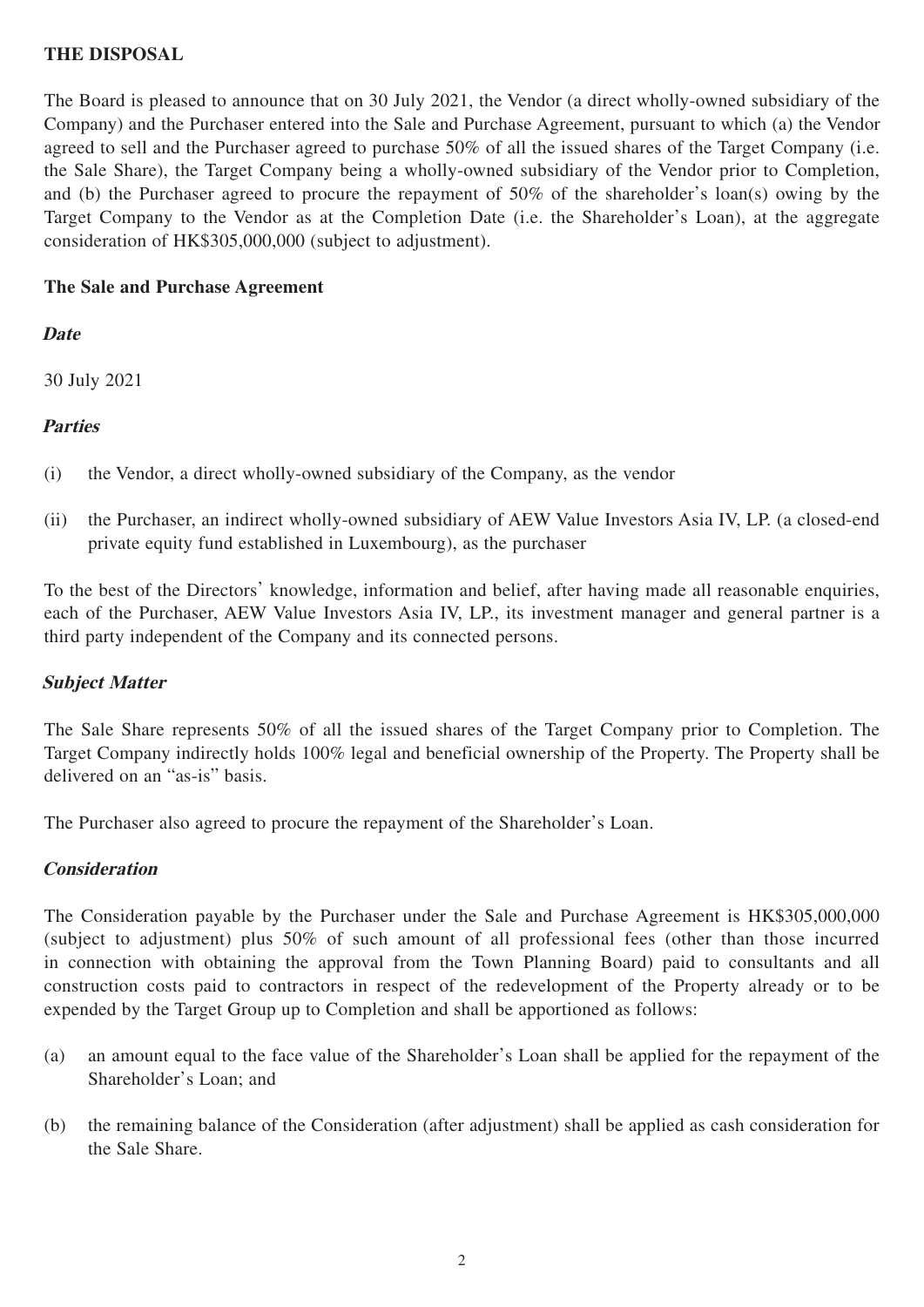The Consideration has been/shall be paid in the following manner:

- (a) an amount equal to HK\$30,500,000 being the deposit has been paid to the Vendor's solicitors as escrow agent upon execution of the Sale and Purchase Agreement; and
- (b) the remaining balance of the Consideration (after adjustment) plus 50% of such amount of all professional fees (other than those incurred in connection with obtaining the approval from the Town Planning Board) paid to consultants and all construction costs paid to contractors in respect of the redevelopment of the Property already or to be expended by the Target Group up to Completion shall be paid at Completion.

# **Adjustment to the Consideration**

For the purpose of carrying out the Completion, the initial Consideration shall be adjusted upward by 50% of the amount of the NAV as set out in the pro forma Completion Accounts (if it is a positive amount) or downward by 50% of the amount of the NAV as set out in the pro forma Completion Accounts (if it is a negative amount).

Subject to and following Completion, the Vendor shall deliver the provisional Completion Accounts audited by the auditor to the Purchaser not later than 45 business days after Completion Date. The final adjustment of the Consideration shall be paid by the Purchaser or the Vendor (as the case may be) within 15 business days after agreement or determination of the Completion Accounts:

- (a) there shall be added to the Consideration 50% of the amount (if any) by which the NAV (determined by reference to the Completion Accounts) is more than the NAV (determined by reference to the pro forma Completion Accounts); or
- (b) there shall be deducted from the Consideration 50% of the the amount (if any) by which the NAV (determined by reference to the Completion Accounts) is less than the NAV (determined by reference to the pro forma Completion Accounts).

The Consideration was determined and arrived at after arm's length negotiation between the Vendor and the Purchaser, having taken into account the offer prices of comparable industrial properties in nearby locations and the face value of the Shareholder's Loan.

# **Conditions Precedent**

Completion is subject to the satisfaction or waiver of Conditions Precedent as stated in the Sale and Purchase Agreement. The Conditions Precedent include, among others, the following:

- (a) the Project Company being able to show and give title to the Property in accordance with sections 13 and 13A of the Conveyancing and Property Ordinance;
- (b) the fundamental warranties remaining true, accurate and not misleading in all respects before and on the Completion Date;
- (c) the relevant approval from the Town Planning Board for the planning permission for redevelopment of the Property remaining valid and subsisting on the Completion Date and there being no circumstance which may render such approval being revoked;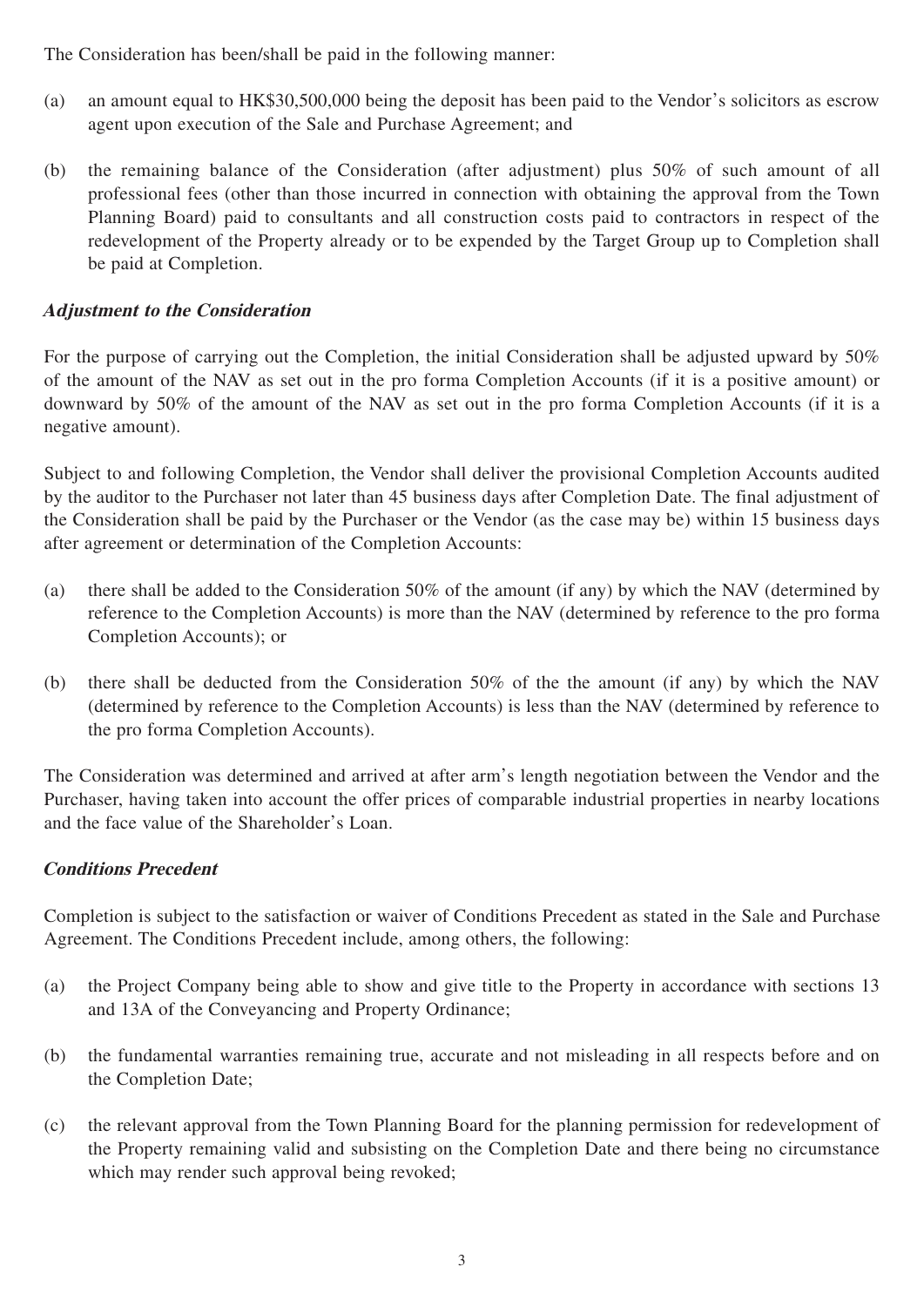- (d) the Project Company having drawdown a tranche A bank loan in the amount of HK\$244,000,000; and
- (e) the sale and purchase contemplated under the Sale and Purchase Agreement being transacted in accordance with the requirements under the Listing Rules to the extent they apply.

#### **Pre-closing Undertakings and Warranties**

The Vendor has given certain customary pre-closing undertakings in relation to the state of affairs of the Target Group for agreement of similar nature and size in the Sale and Purchase Agreement. In addition, the Vendor has given certain customary warranties in relation to the Target Group, the Property, the Sale Share and the Shareholder's Loan for agreement of similar nature and size in the Sale and Purchase Agreement.

#### **Completion**

Subject to all of the Conditions Precedent being satisfied (or waived by the Purchaser), Completion will take place on the Completion Date, currently set on 30 December 2021. If any of the Conditions Precedent has not been satisfied by the Vendor or waived by the Purchaser on or before the Completion Date, unless the Vendor and the Purchaser otherwise agree in writing, the Sale and Purchase Agreement shall forthwith be terminated on the date originally set for Completion.

Upon Completion, each member of the Target Group will be recorded and accounted for as a joint venture in the Company's financial statements and cease to be a subsidiary of the Company.

#### **SHAREHOLDERS' ARRANGEMENTS**

Pursuant to the Sale and Purchase Agreement, the Vendor, the Purchaser and the Target Company will also enter into a shareholders' agreement with respect to the Target Group at Completion.

#### **Shareholders' Agreement**

### **Board composition**

The board of directors of the Target Company shall comprise a maximum of four directors and each of the Vendor and the Purchaser shall nominate two directors. The right to appoint the chairman of the board of directors of the Target Company shall vest in the Vendor and the Purchaser in alternate years, with such right vesting in the Vendor for the first year. The chairman shall not be entitled to a second or casting vote in board meeting.

The principal roles of the board of directors of the Target Company are making decisions relating to the business of the Target Group and all other matters of the Target Company. All board resolutions of the Target Company shall be passed by a simple majority, save for resolutions related to certain reserved matters as set out in the shareholders' agreement (including any change in the nature or scope of the business of the Target Group, and where any member of the Target Group proposes to enter into any transactions which are not on an arm's length basis) which shall be unanimously approved.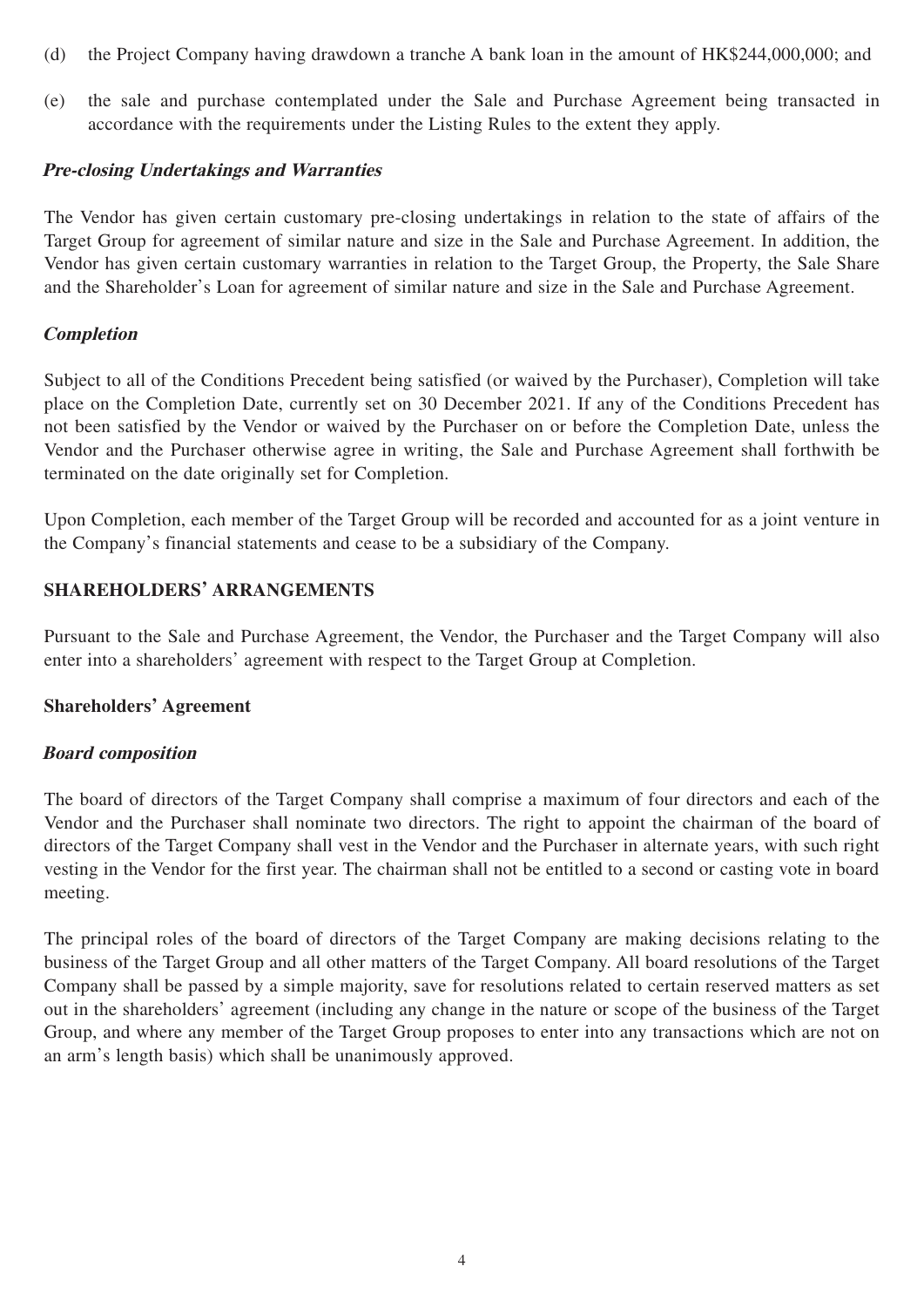# **Funding**

The Target Company will finance its operation by way of external financings and/or unsecured shareholders' loan(s) provided by the Purchaser and the Vendor on a pro-rata and interest-free basis.

# **Restrictions on transfer and exit option**

Unless otherwise provided in the shareholders' agreement, each party shall be subject to certain transfer restrictions (including a right of first offer, tag-along right and drag-along right) in a proposed transfer of its equity interests in the Target Company.

In the event of the occurrence of any events of default, including material breach, liquidation and/or insolvency events, and a change in control of any shareholder of the Target Company, the defaulting shareholder shall be deemed to have irrevocably offered to sell all of its shares in and shareholder's loan provided to the Target Company to the non-defaulting shareholder.

### **Other arrangements**

The Target Group shall enter into services agreements with certain indirect wholly-owned subsidiaries of the Company, pursuant to which the Target Group shall engage these subsidiaries to provide project management services, marketing management services, property management services and management contractor services in respect of the development project of the Property.

# **INFORMATION OF THE TARGET GROUP AND THE PROPERTY**

The Target Company was established in 22 March 2018 and is the holding company of the Project Company, which in turn is the registered owner of the Property, and is solely engaged in the holding and redevelopment of the Property named "MINIBOX TOWER". The Property is located at No.18 Lee Chung Street, Hong Kong with a site area of approximately 6,685 square feet. The Project Company has obtained relevant approval from the Town Planning Board for the planning permission for redevelopment of the Property at a non-domestic plot ratio not exceeding 20% more than the maximum development density permitted under the relevant statutory town plans of the Property. The maximum gross floor area allowed after the redevelopment of the Property is approximately 96,264 square feet. The Property is vacant as at the date of the announcement.

Set out below is the unaudited consolidated financial information of the Target Company as at 31 March 2020 and 31 March 2021:

|                                                           | For the year ended<br>31 March |                             |
|-----------------------------------------------------------|--------------------------------|-----------------------------|
|                                                           | 2020<br>( <b>HK\$'000</b> )    | 2021<br>( <b>HK\$'000</b> ) |
| Net profit/(loss) before taxation and extraordinary items | 11,071                         | (7,180)                     |
| Net profit/(loss) after taxation and extraordinary items  | 11,662                         | (5, 437)                    |

The unaudited total consolidated asset value and the unaudited consolidated net assets of the Target Company as at 31 March 2021 are HK\$752,574,000 and HK\$6,225,000 respectively.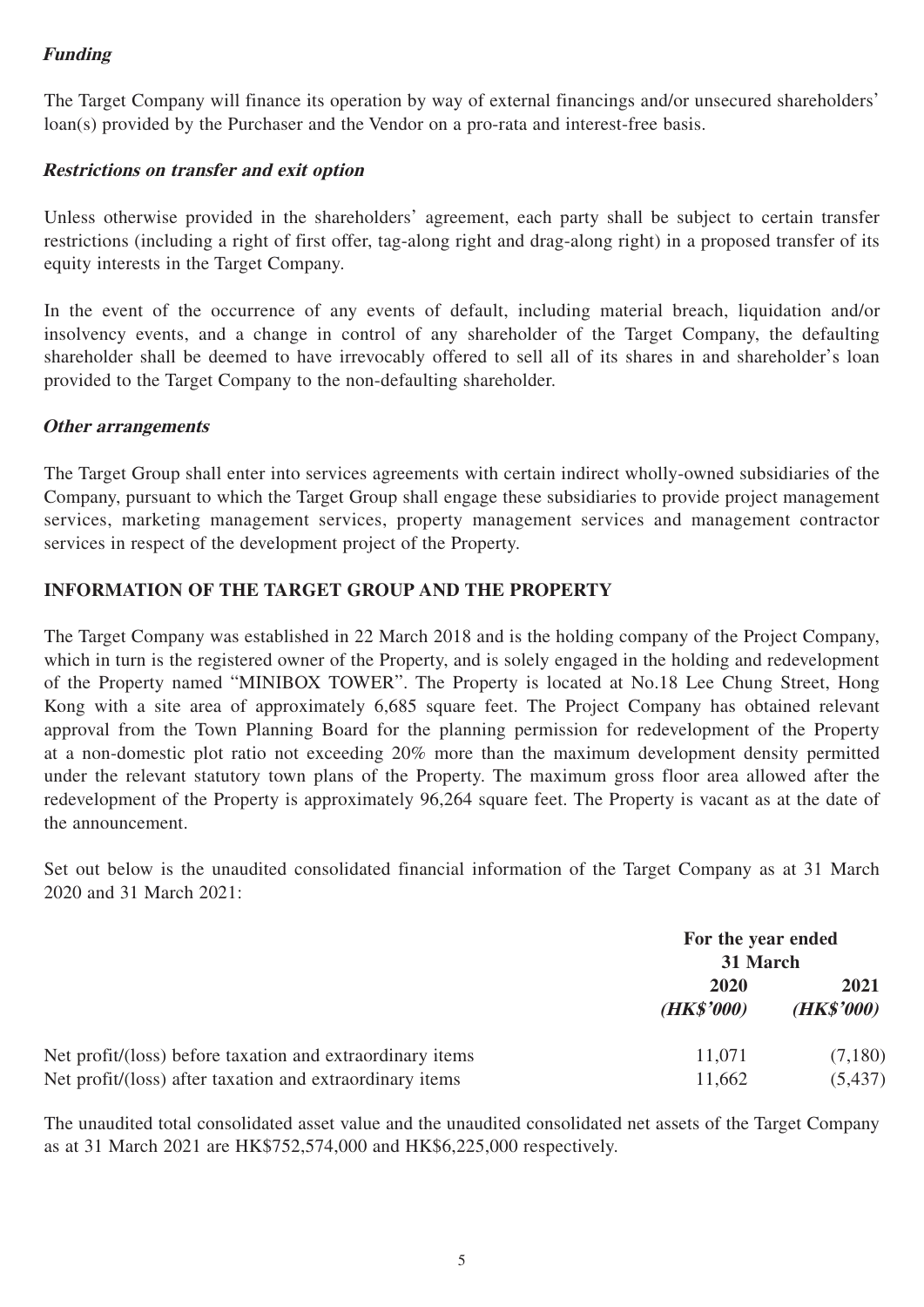# **INFORMATION OF THE COMPANY AND THE VENDOR**

The principal business activity of the Company is investment holding. Its subsidiaries are principally engaged in construction, interior and renovation works, supply and installation of building materials, property investment, property development, provision of property agency and management services, and sale of health products.

The Vendor is an investment holding company incorporated in the British Virgin Islands and a direct whollyowned subsidiary of the Company. Immediately before Completion, the Vendor holds the entire interest in the Target Company.

# **INFORMATION OF THE PURCHASER**

The Purchaser is an investment holding company incorporated in the British Virgin Islands, which is an indirect wholly-owned subsidiary of AEW Value Investors Asia IV, LP. (a closed-end private equity fund established in Luxembourg). The Purchaser is principally engaged in investment holding.

# **REASONS FOR THE DISPOSAL**

The Directors undertake strategic reviews of the Group's assets from time to time with a view to maximising returns to the Shareholders. The Directors consider that the current market presents a good opportunity for the Company to unlock part of the value of the Target Group. Accordingly, the Directors believe that the Disposal will enable the Company to reallocate capital into future investment opportunities and pursue other opportunities and at the same time share 50% of the profit from the Target Group in the future.

The Directors (including the independent non-executive Directors) consider that the Disposal, the terms of the Sale and Purchase Agreement and the transactions contemplated thereunder are normal commercial terms and are fair and reasonable and in the interests of the Company and the Shareholders as a whole.

# **FINANCIAL IMPACT ON THE GROUP AND USE OF PROCEEDS**

Upon Completion, the Group expects to recognise a gain on Disposal of approximately HK\$35,575,000 before costs and expenses relating to the Disposal in the financial year ending 31 March 2022. The actual gain on the Disposal to be recorded by the Company is subject to audit and may be different from the estimated amount.

The proceeds arising from the Disposal are expected to be used as general working capital and/or financing and possible property or business investments.

# **LISTING RULES IMPLICATIONS**

As the highest applicable percentage ratio for the Company in respect of the Disposal exceeds 5% but is less than 25%, the Disposal constitutes a discloseable transaction of the Company and is subject to the announcement and reporting requirements under Chapter 14 of the Listing Rules.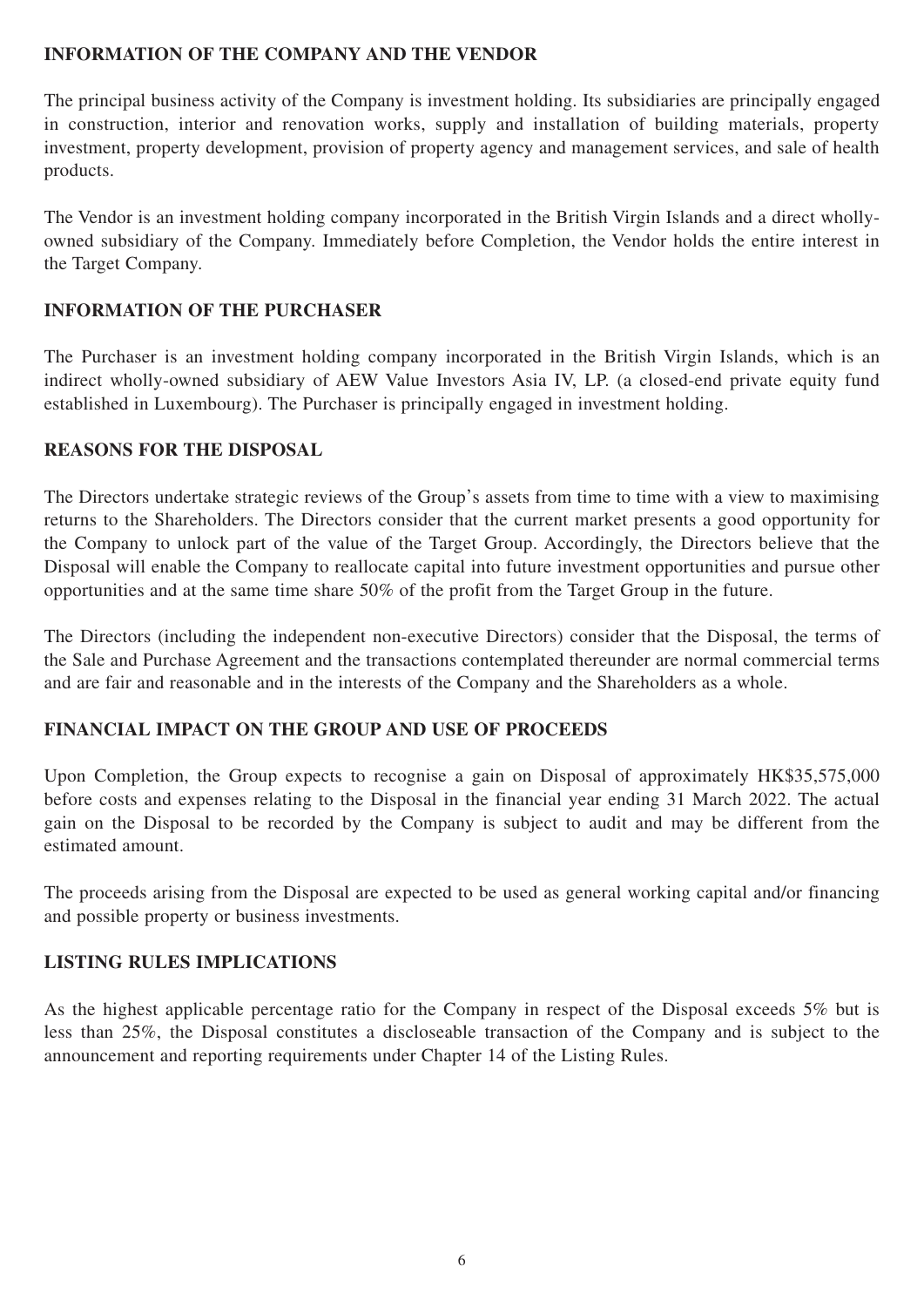The joint venture arrangement in respect of the Target Company, being a single purpose vehicle to indirectly hold and develop the Property for sale, was, among other things, made on an arm's length basis on normal commercial terms and accordingly, the formation of joint venture is exempt from reporting, announcement and shareholders' approval requirements under Rule 14.04(1)(f) of the Listing Rules.

**Completion of the Disposal is subject to the satisfaction or waiver of various Conditions Precedent and therefore the Disposal may or may not proceed. Shareholders and potential investors are advised to exercise caution when dealing in the Shares.**

# **DEFINITIONS**

In this announcement, unless the context requires otherwise, the following expressions have the following meanings:

| "Board"                                                             | the board of Directors                                                                                                                                                                                                                                                                                                                                                                                               |
|---------------------------------------------------------------------|----------------------------------------------------------------------------------------------------------------------------------------------------------------------------------------------------------------------------------------------------------------------------------------------------------------------------------------------------------------------------------------------------------------------|
| "Company"                                                           | Hanison Construction Holdings Limited (stock code: 896), a<br>company incorporated in the Cayman Islands with limited liability<br>and the issued Shares of which are listed on the Main Board of the<br><b>Stock Exchange</b>                                                                                                                                                                                       |
| "Completion"                                                        | completion of the Disposal in accordance with the terms and<br>conditions of the Sale and Purchase Agreement                                                                                                                                                                                                                                                                                                         |
| "Completion Accounts"                                               | the consolidated statement of comprehensive income of the Target<br>Group for the period from the date of incorporation of the Target<br>Company (i.e. 22 March 2018) to the Completion Date and the<br>consolidated statement of financial position of the Target Group as<br>at the Completion Date, prepared and audited in accordance with the<br>terms of the Sale and Purchase Agreement                       |
| "Completion Date"                                                   | subject to the satisfaction or waiver of the Conditions Precedent<br>pursuant to the Sale and Purchase Agreement, 30 December 2021 or<br>such other date as the Vendor and the Purchaser may agree on which<br>Completion takes place                                                                                                                                                                                |
| "Conditions Precedent"                                              | conditions precedent to the Completion                                                                                                                                                                                                                                                                                                                                                                               |
| "connected persons",<br>"percentage ratio" and<br>"subsidiary(ies)" | each has the meaning as ascribed to it under the Listing Rules                                                                                                                                                                                                                                                                                                                                                       |
| "Consideration"                                                     | the consideration in the amount of HK\$305,000,000 (subject to<br>adjustment) plus 50% of such amount of all professional fees (other<br>than those incurred in connection with obtaining the approval from<br>the Town Planning Board) paid to consultants and all construction<br>costs paid to contractors in respect of the redevelopment of the<br>Property already or to be expended by the Target Group up to |

Completion payable by the Purchaser in respect of the Disposal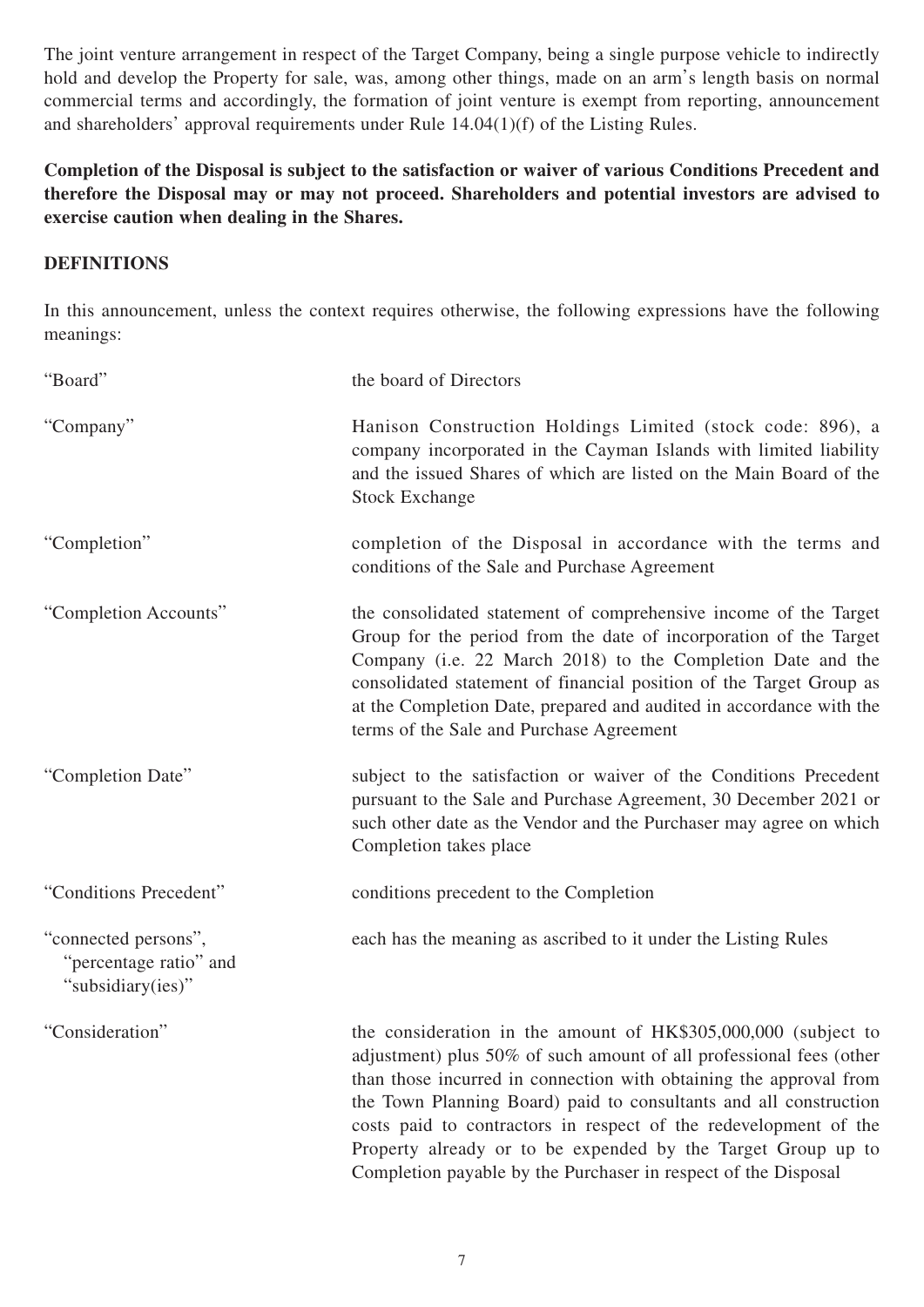| "Directors"                   | the directors of the Company                                                                                                                                                                                                                                                                                                                                                                                                                                                                                         |
|-------------------------------|----------------------------------------------------------------------------------------------------------------------------------------------------------------------------------------------------------------------------------------------------------------------------------------------------------------------------------------------------------------------------------------------------------------------------------------------------------------------------------------------------------------------|
| "Disposal"                    | the disposal of the Sale Share by the Vendor and the repayment<br>of the Shareholder's Loan to the Vendor by the Target Company<br>pursuant to the Sale and Purchase Agreement                                                                                                                                                                                                                                                                                                                                       |
| "Group"                       | the Company and its subsidiaries                                                                                                                                                                                                                                                                                                                                                                                                                                                                                     |
| "НК\$"                        | Hong Kong dollars, the lawful currency of Hong Kong                                                                                                                                                                                                                                                                                                                                                                                                                                                                  |
| "Hong Kong"                   | the Hong Kong Special Administrative Region of the People's<br>Republic of China                                                                                                                                                                                                                                                                                                                                                                                                                                     |
| "Listing Rules"               | the Rules Governing the Listing of Securities on the Stock Exchange                                                                                                                                                                                                                                                                                                                                                                                                                                                  |
| "NAV"                         | the total consolidated assets of the Target Group (other than the<br>Property, plant and equipment, investment property or property<br>under development for sale (as the case may be), furniture and<br>fixture and deferred tax assets (if any)) minus the total consolidated<br>liabilities of the Target Group (other than the Shareholder's Loan<br>and deferred tax liabilities (if any)) as at Completion as shown in the<br>pro forma Completion Accounts or the Completion Accounts (as the<br>case may be) |
| "Project Company"             | Rainbow Jade Enterprises Limited, a company incorporated in the<br>British Virgin Islands with limited liability and the sole registered<br>and beneficial owner of the Property                                                                                                                                                                                                                                                                                                                                     |
| "Property"                    | ALL THAT piece or parcel of ground registered in the Land<br>Registry as CHAI WAN INLAND LOT NO.91 TOGETHER with<br>the messuages erections and buildings thereon now known as<br>"MINIBOX TOWER (美利倉大廈)" (formerly known as "MINICO<br>BUILDING (美利倉大廈)" and "PCL GROUP BUILDING (弘茂<br>集團大廈)"), No.18 Lee Chung Street, Hong Kong                                                                                                                                                                                  |
| "Purchaser"                   | VIA IV (BVI) Holdco 3 Ltd, a company incorporated in the British<br>Virgin Islands with limited liability                                                                                                                                                                                                                                                                                                                                                                                                            |
| "Sale and Purchase Agreement" | the sale and purchase agreement dated 30 July 2021 entered into<br>between the Vendor and the Purchaser in respect of the Disposal                                                                                                                                                                                                                                                                                                                                                                                   |
| "Sale Share"                  | 1 issued share of the Target Company, representing 50% of all the<br>issued shares of the Target Company                                                                                                                                                                                                                                                                                                                                                                                                             |
| "Shares"                      | ordinary share(s) of $HK$0.10$ each in the share capital of the<br>Company                                                                                                                                                                                                                                                                                                                                                                                                                                           |